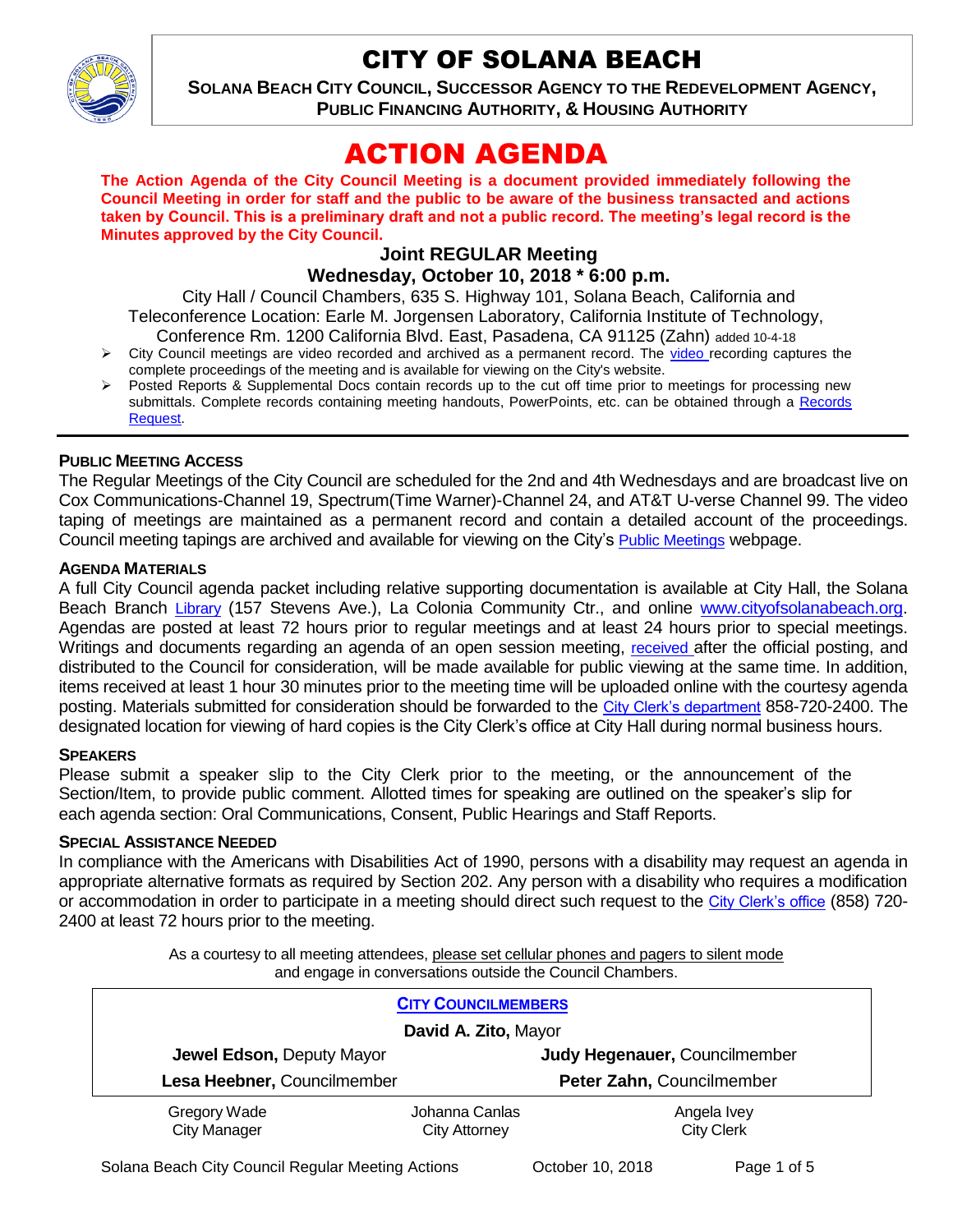#### SPEAKERS:

Please submit your speaker slip to the City Clerk prior to the meeting or the announcement of the Item. Allotted times for speaking are outlined on the speaker's slip for Oral Communications, Consent, Public Hearings and Staff Reports.

#### READING OF ORDINANCES AND RESOLUTIONS:

Pursuant to Solana Beach Municipal Code Section 2.04.460, at the time of introduction or adoption of an ordinance or adoption of a resolution, the same shall not be read in full unless after the reading of the title, further reading is requested by a member of the Council. If any Councilmember so requests, the ordinance or resolution shall be read in full. In the absence of such a request, this section shall constitute a waiver by the council of such reading.

# **CALL TO ORDER AND ROLL CALL:**

## **CLOSED SESSION REPORT:** (when applicable)

# **FLAG SALUTE:**

# **APPROVAL OF AGENDA: COUNCIL ACTION: Approved 5/0**

**PRESENTATIONS:** Ceremonial items that do not contain in-depth discussion and no action/direction.

1. Del Mar Fairgrounds Traffic

#### **ORAL COMMUNICATIONS:**

This portion of the agenda provides an opportunity for members of the public to address the City Council on items relating to City business and not appearing on today's agenda by submitting a speaker slip (located on the back table) to the City Clerk. Comments relating to items on this evening's agenda are taken at the time the items are heard. Pursuant to the Brown Act, no action shall be taken by the City Council on public comment items. Council may refer items to the City Manager for placement on a future agenda. The maximum time allotted for each presentation is THREE MINUTES (SBMC 2.04.190). Please be aware of the timer light on the Council Dais.

#### **COUNCIL COMMUNITY ANNOUNCEMENTS / COMMENTARY:**

*An opportunity for City Council to make brief announcements or report on their activities. These items are not agendized for official City business with no action or substantive discussion.* 

# **A. CONSENT CALENDAR:** (Action Items) (A.1. - A.3.)

Items listed on the Consent Calendar are to be acted in a single action of the City Council unless pulled for discussion. Any member of the public may address the City Council on an item of concern by submitting to the City Clerk a speaker slip (located on the back table) before the Consent Calendar is addressed. Those items removed from the Consent Calendar by a member of the Council will be trailed to the end of the agenda, while Consent Calendar items removed by the public will be discussed immediately after approval of the Consent Calendar.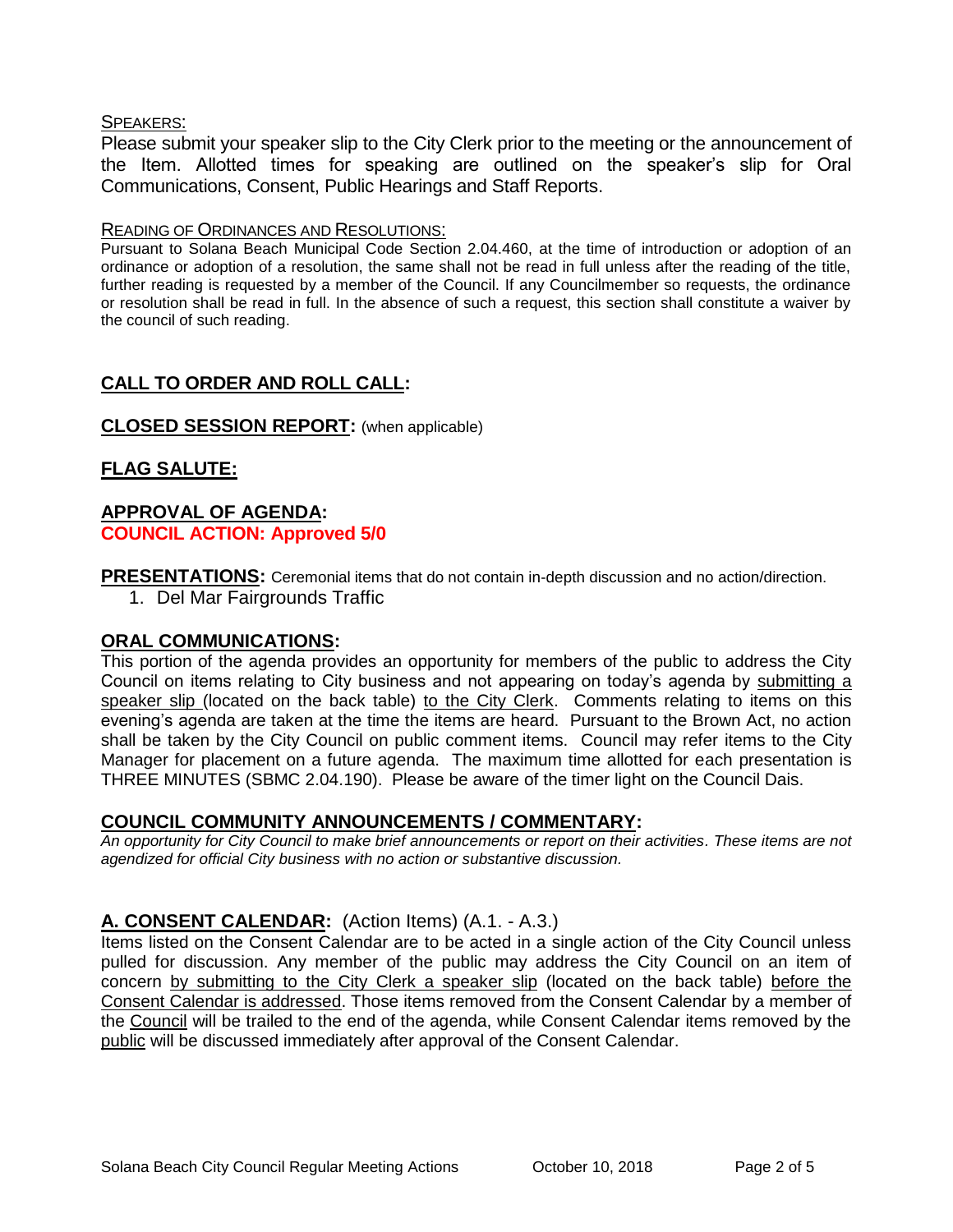# **A.1. Minutes of the City Council.**

Recommendation: That the City Council

1. Approve the Minutes of the 2018 City Council Meetings held January 24<sup>th</sup>, March 28<sup>th</sup>, April 11<sup>th</sup>, and April 25<sup>th</sup>.

## Item A.1. Report (click here)

*Posted Reports & Supplemental Docs contain records up to the cut off time, prior to the start of the meeting, for processing new submittals. The final official record containing handouts, PowerPoints, etc. can be obtained through a Records Request to the City Clerk's Office.* **COUNCIL ACTION: Approved 5/0**

#### **A.2. Register Of Demands.** (File 0300-30)

Recommendation: That the City Council

1. Ratify the list of demands for September 8 – 21, 2018.

[Item A.2. Report \(click here\)](https://solanabeach.govoffice3.com/vertical/Sites/%7B840804C2-F869-4904-9AE3-720581350CE7%7D/uploads/Item_A.2._Report_(click_here)_-_10-10-18.PDF) 

*Posted Reports & Supplemental Docs contain records up to the cut off time, prior to the start of the meeting, for processing new submittals. The final official record containing handouts, PowerPoints, etc. can be obtained through a Records Request to the City Clerk's Office.* **COUNCIL ACTION: Approved 5/0**

## **A.3. General Fund Adopted Budget for Fiscal Year 2018-2019 Changes.** (File 0330-30)

Recommendation: That the City Council

1. Receive the report listing changes made to the Fiscal Year 2018-2019 General Fund Adopted Budget.

#### [Item A.3. Report \(click here\)](https://solanabeach.govoffice3.com/vertical/Sites/%7B840804C2-F869-4904-9AE3-720581350CE7%7D/uploads/Item_A.3._Report_(click_here)_-_10-10-18.PDF)

*Posted Reports & Supplemental Docs contain records up to the cut off time, prior to the start of the meeting, for processing new submittals. The final official record containing handouts, PowerPoints, etc. can be obtained through a Records Request to the City Clerk's Office.* **COUNCIL ACTION: Approved 5/0**

# **B. PUBLIC HEARINGS:** (B.1.)

This portion of the agenda provides citizens an opportunity to express their views on a specific issue as required by law after proper noticing by submitting a speaker slip (located on the back table) to the City Clerk. After considering all of the evidence, including written materials and oral testimony, the City Council must make a decision supported by findings and the findings must be supported by substantial evidence in the record. An applicant or designee(s) for a private development/business project, for which the public hearing is being held, is allotted a total of fifteen minutes to speak, as per SBMC 2.04.210. A portion of the fifteen minutes may be saved to respond to those who speak in opposition. All other speakers have three minutes each. Please be aware of the timer light on the Council Dais.

#### **B.1. Public Hearing: Mixed Use Development Northwest Corner of Highway 101 and Dahlia Drive, Applicant: Zephyr Partners, Case 17-14-08.** (File 0600-40)

Recommendation: That the City Council

1. Conduct the Public Hearing, receive public testimony and consider the Applicant's request to extend the timeframe for submittal of the CSP (Comprehensive Sign Permit); and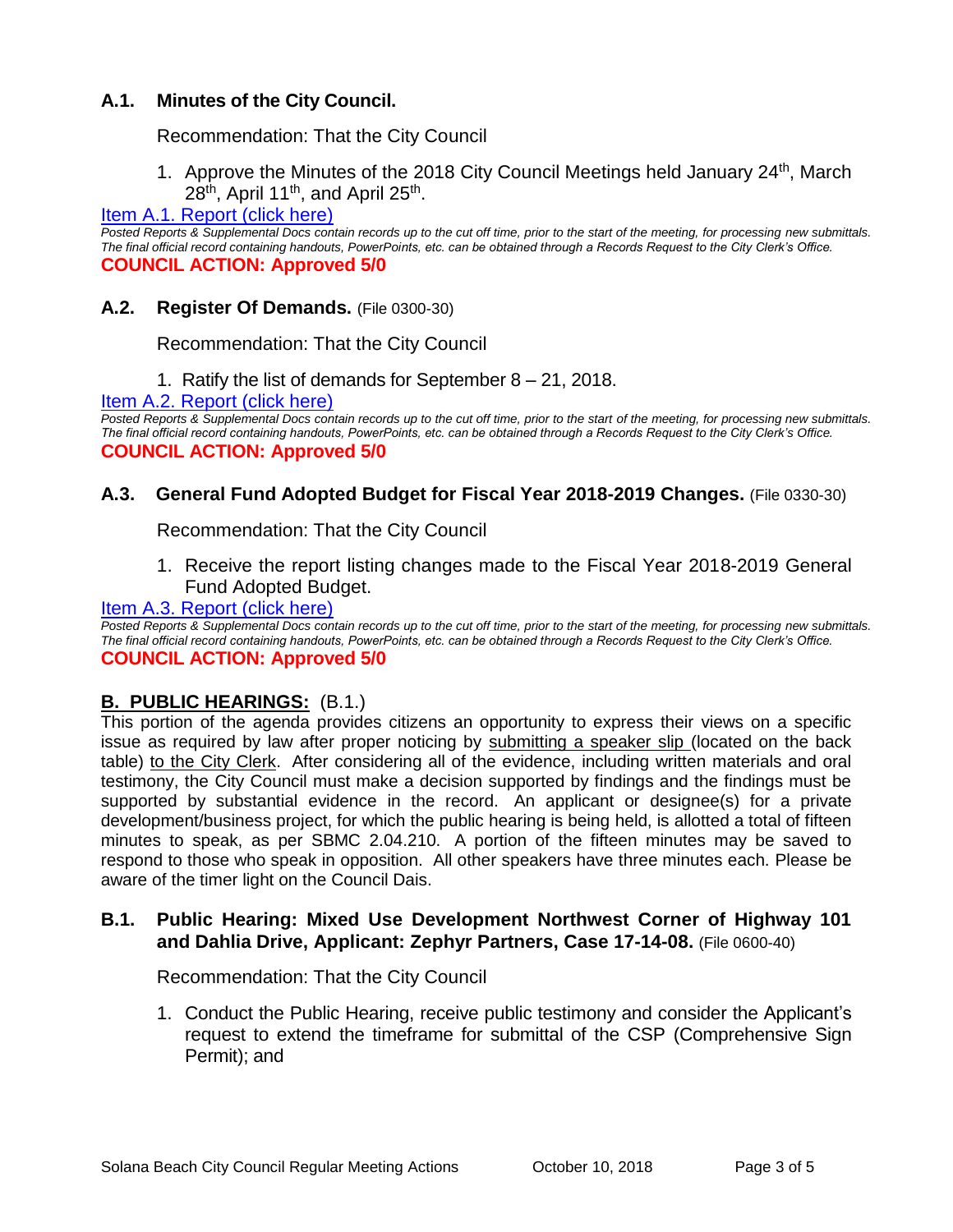2. Consider the Applicant's request to adopt **Resolution 2018-130** to submit the CSP concurrently with the Final Landscape Plan for City Council consideration at a future City Council Public Hearing.

[Item B.1. Report \(click here\)](https://solanabeach.govoffice3.com/vertical/Sites/%7B840804C2-F869-4904-9AE3-720581350CE7%7D/uploads/Item_B.1._Report_(click_here)_-_10-10-18.PDF) 

[Item B.1. Supplemental Docs \(Updated 10-10-18 at 8:30am\)](https://solanabeach.govoffice3.com/vertical/Sites/%7B840804C2-F869-4904-9AE3-720581350CE7%7D/uploads/Item_B.1._Supplemental_Docs_(Updated_10-9).pdf) 

*Posted Reports & Supplemental Docs contain records up to the cut off time, prior to the start of the meeting, for processing new submittals. The final official record containing handouts, PowerPoints, etc. can be obtained through a Records Request to the City Clerk's Office.* **COUNCIL ACTION: Approved 5/0 to continue this public hearing to a date certain of October 24, 2018.**

# **C. STAFF REPORTS**: (C.1.)

*Submit speaker slips to the City Clerk.*

**C.1. Del Mar Resort.** (File 0150-10)

Recommendation: That the City Council

- 1. Receive this staff report as well as any public testimony and provide direction to Staff, as necessary.
- [Item C.1. Report \(click here\)](https://solanabeach.govoffice3.com/vertical/Sites/%7B840804C2-F869-4904-9AE3-720581350CE7%7D/uploads/Item_C.1._Report_(click_here)_-_10-10-18.pdf)

[Item C.1. Supplemental Docs \(Updated 10-10](https://solanabeach.govoffice3.com/vertical/Sites/%7B840804C2-F869-4904-9AE3-720581350CE7%7D/uploads/Item_C.1._Supplemental_Docs_(updated_10-10_at_445pm).pdf) at 445pm)

*Posted Reports & Supplemental Docs contain records up to the cut off time, prior to the start of the meeting, for processing new submittals. The final official record containing handouts, PowerPoints, etc. can be obtained through a Records Request to the City Clerk's Office.* **COUNCIL ACTION: Approved 5/0 to adopt Resolution 2018-137** opposing the proposed rezone of 16-acres site locate at Border Ave. and Camino Del Mar and that any rezone on the City's southwest border that would increase the intensity and density of development that could negatively impact the City of Solana Beach and its residents will be opposed.

# **WORK PLAN COMMENTS:**

*Adopted June 13, 2018*

#### **COMPENSATION & REIMBURSEMENT DISCLOSURE:**

GC: Article 2.3. Compensation: 53232.3. (a) Reimbursable expenses shall include, but not be limited to, meals, lodging, and travel. 53232.3 (d) Members of a legislative body shall provide brief reports on meetings attended at the expense of the local agency at the next regular meeting of the legislative body.

# **COUNCIL COMMITTEE REPORTS:** [Council Committees](https://www.ci.solana-beach.ca.us/index.asp?SEC=584E1192-3850-46EA-B977-088AC3E81E0D&Type=B_BASIC)

#### **REGIONAL COMMITTEES: (outside agencies, appointed by this Council)**

- a. City Selection Committee (meets twice a year) Primary-Edson, Alternate-Zito
- b. County Service Area 17: Primary-Zahn, Alternate-Hegenauer
- c. Escondido Creek Watershed Authority: Zahn /Staff (no alternate).
- d. League of Ca. Cities' San Diego County Executive Committee: Primary-Edson, Alternate-Heebner and any subcommittees.
- e. League of Ca. Cities' Local Legislative Committee: Primary-Edson, Alternate-Heebner
- f. League of Ca. Cities' Coastal Cities Issues Group (CCIG): Primary-Edson, Alternate-Heebner
- g. North County Dispatch JPA: Primary-Heebner, Alternate-Edson
- h. North County Transit District: Primary-Edson, Alternate-Heebner
- i. Regional Solid Waste Association (RSWA): Primary-Hegenauer, Alternate-Heebner
- j. SANDAG: Primary-Zito, Alternate-Edson, 2<sup>nd</sup> Alternate-Heebner, and any subcommittees.
- k. SANDAG Shoreline Preservation Committee: Primary-Zito, Alternate-Hegenauer